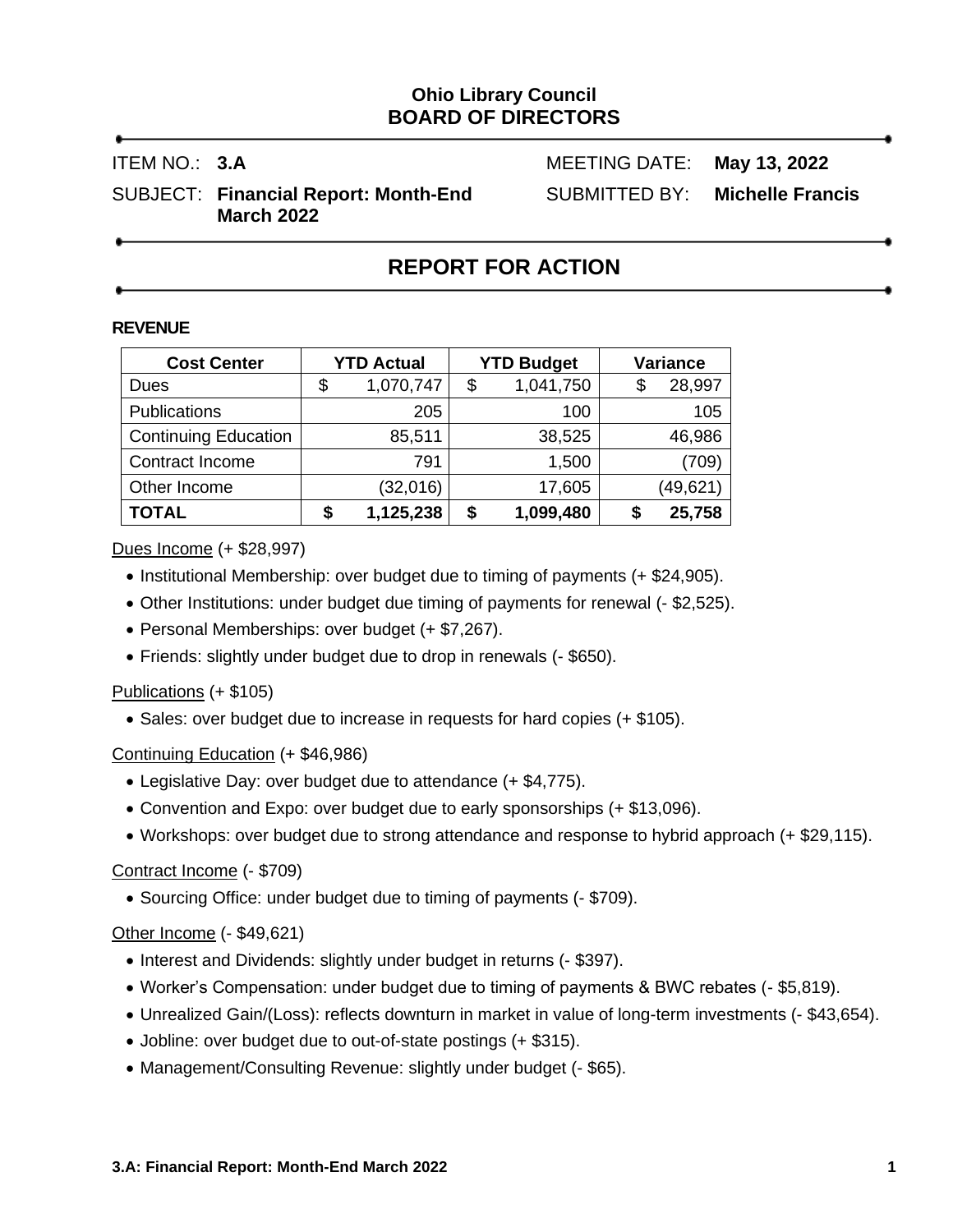### **EXPENSES**

| <b>Cost Center</b>                 | <b>YTD Actual</b> |         | <b>YTD Budget</b> |         | <b>Variance</b> |           |
|------------------------------------|-------------------|---------|-------------------|---------|-----------------|-----------|
| <b>Salaries and Benefits</b>       | \$                | 210,078 | \$                | 201,355 | \$              | 8,723     |
| <b>Consultants and Contractors</b> |                   | 9,186   |                   | 22,914  |                 | (13, 728) |
| <b>Supplies and Resources</b>      |                   | 7,093   |                   | 11,718  |                 | (4,625)   |
| Communications                     |                   | 4,079   |                   | 4,744   |                 | (665)     |
| Printing/Design                    |                   | 576     |                   | 2,704   |                 | (2, 128)  |
| Maintenance and Equipment          |                   | 9,422   |                   | 7,617   |                 | 1,805     |
| Space Rental                       |                   | 32,209  |                   | 33,725  |                 | (1, 516)  |
| <b>Travel and Catering</b>         |                   | 2,540   |                   | 5,086   |                 | (2, 546)  |
| <b>Management Expenses</b>         |                   | 16,353  |                   | 15,213  |                 | 1,140     |
| <b>TOTAL</b>                       | S                 | 291,536 |                   | 305,076 | \$              | (13,540)  |

Salaries and Benefits (+ \$8,723)

- Staff Salaries: slightly under budget (- \$3,372).
- Accrued Vacation: reflects accrued vacation (+ \$15,965).
- Retirement: under budget due to timing of plan contributions (- \$2,179).
- Health Insurance: slightly under budget due to selection of plan (- \$473).
- Worker's Compensation: under budget due to BWC rebates (- \$213).
- Payroll Taxes: under budget (- \$1,005).
- LTD and Life Insurance: on budget (- \$0.12).

Consultants and Contractors (- \$13,728)

- Speaker Honoraria: under budget due to timing of payments (- \$500).
- Legal Services: under budget due to timing of payments (- \$8,317).
- Consultants/Contractors: under budget due to timing of payments (- \$4,912).

Supplies and Resources (- \$4,625)

- Supplies: slightly under budget (- \$347).
- Subscription/Resource Materials: under budget due to timing of payments (- \$4,172).
- Computer Software/Supplies: on budget (- \$106).

#### Communications (- \$665)

- Telephone: Local/Mobile/Conf. Calls: slightly under budget (- \$298).
- Postage/Mail Service/Courier Service: under budget due to decrease in mailings (- \$349).
- Internet: on budget (- \$18).

#### Printing and Design (- \$2,128)

- Printing: under budget (- \$1,731).
- Copying: slightly under budget (- \$397).

Maintenance and Equipment (+ \$1,805)

- Equipment Rental: slightly over budget (+ \$449).
- Equipment Maintenance: slightly over budget due to timing of payments (+ \$435).

### **3.A: Financial Report: Month-End March 2022 2**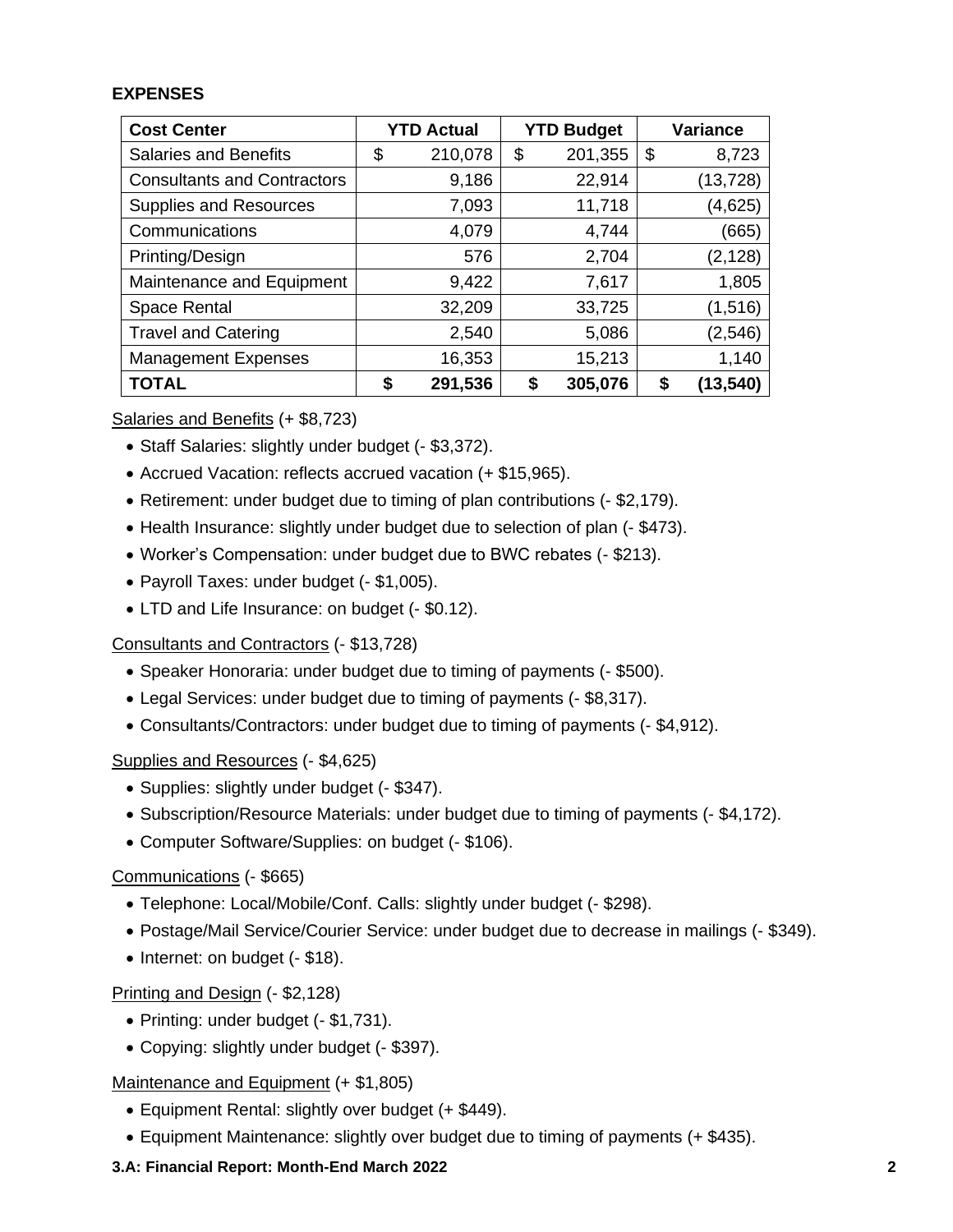• Software Support: slightly over budget timing of payments (+ \$922).

Space Rental (- \$1,516)

- Office Space: slightly over budget due to timing of payment (+ \$3,484).
- Convention/Expo: under budget due to timing of deposit being recognized (- \$5,000).

# Travel and Meals (- \$2,546)

- Board: under budget due to virtual meetings (- \$1,000).
- Staff: under budget due to virtual meetings and timing of payments (- \$1,802).
- Committees and Divisions: over budget due to timing of payment (+ \$256).

Management Expenses (+ \$1,140)

- Bank Services: over budget due to increase in credit card transactions (+ \$1,278).
- Depreciation Replacement: slightly over budget (+ \$775).
- Employee Hiring: slightly under budget due to less background checks for libraries (- \$106).
- Insurance: on budget (+ \$11).
- Organization Memberships: slightly under budget (- \$275).
- Staff Development and Memberships: slightly under budget due to timing of membership renewals and professional development activities (- \$855).
- Catering and Other Meals: slightly over budget due to increase in event attendance (+ \$311).

|                             | Actual  | <b>Budget</b> | Variance |  |
|-----------------------------|---------|---------------|----------|--|
| <b>Net Change in Assets</b> | 833,702 | 794.404       | 39,298   |  |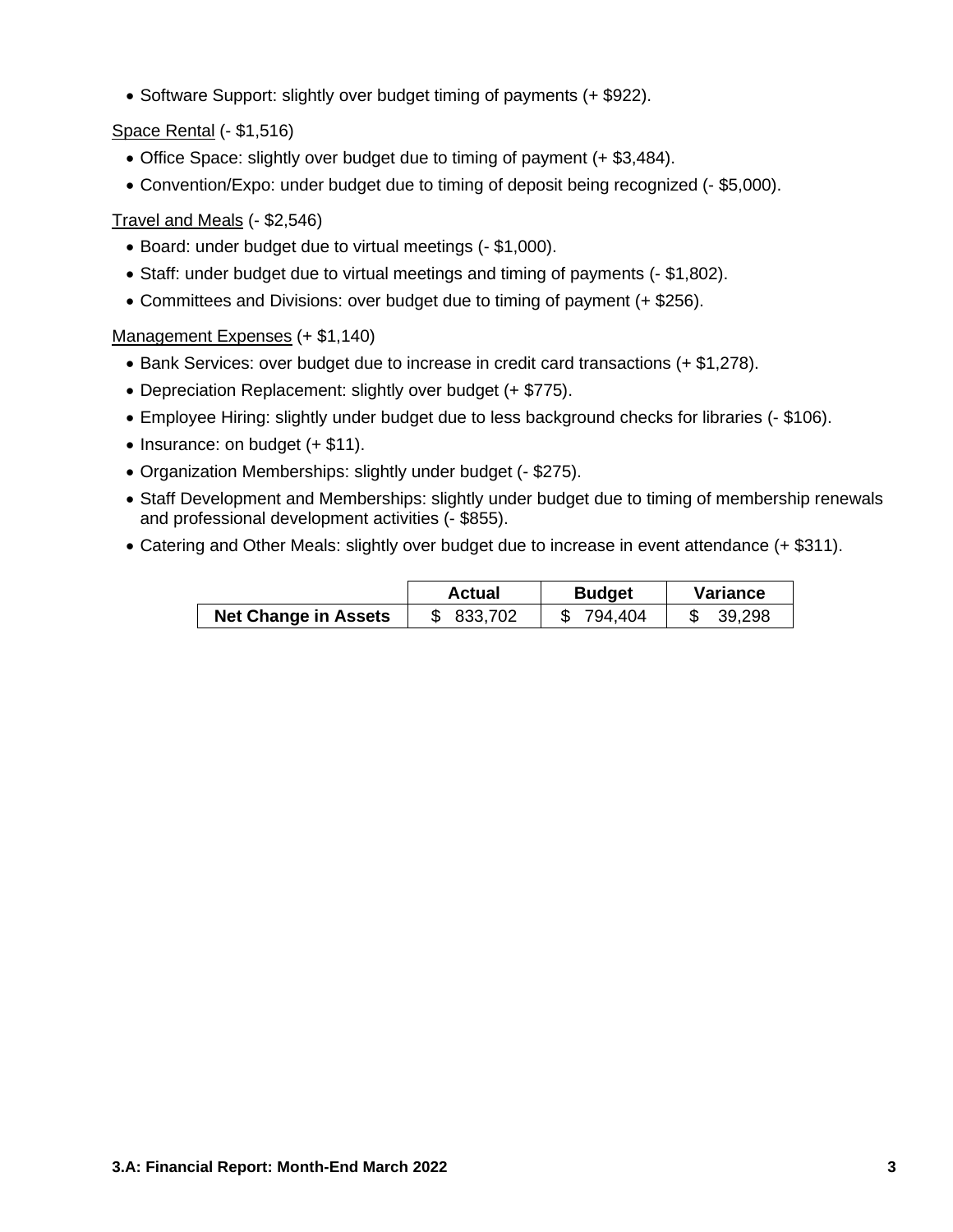#### **Ohio Library Council Income Statement For the 3 Months Ending Thursday, March 31, 2022**

|                              | <b>March</b>  |               |              | <b>Year to Date</b> |                |               |  |
|------------------------------|---------------|---------------|--------------|---------------------|----------------|---------------|--|
|                              | <b>Actual</b> | <b>Budget</b> | Variance     | <b>Actual</b>       | <b>Budget</b>  | Variance      |  |
| <b>REVENUE</b>               |               |               |              |                     |                |               |  |
| <b>Dues</b>                  |               |               |              |                     |                |               |  |
| Institutional                | \$168,373.00  | \$65,000.00   | \$103,373.00 | \$886,904.67        | \$862,000.00   | \$24,904.67   |  |
| Other                        | 4,225.00      | 1,600.00      | 2,625.00     | 5,075.00            | 7,600.00       | (2,525.00)    |  |
| Personal                     | 18,290.00     | 16,500.00     | 1,790.00     | 177,017.50          | 169,750.00     | 7,267.50      |  |
| Friends                      | 1,225.00      | 200.00        | 1,025.00     | 1,750.00            | 2,400.00       | (650.00)      |  |
| <b>Subtotal</b>              | \$192,113.00  | \$83,300.00   | \$108,813.00 | \$1,070,747.17      | \$1,041,750.00 | \$28,997.17   |  |
| <b>Publications</b>          |               |               |              |                     |                |               |  |
| Sales                        | 185.00        | 0.00          | 185.00       | 205.00              | 100.00         | 105.00        |  |
| <b>Subtotal</b>              | \$185.00      | \$0.00        | \$185.00     | \$205.00            | \$100.00       | \$105.00      |  |
| <b>Continuing Education</b>  |               |               |              |                     |                |               |  |
| Legislative Day              | 5,740.00      | 2,400.00      | 3,340.00     | 7,175.00            | 2,400.00       | 4,775.00      |  |
| <b>Convention &amp; Expo</b> | 24,471.17     | 7,500.00      | 16,971.17    | 28,096.17           | 15,000.00      | 13,096.17     |  |
| Workshops                    | 25,220.00     | 13,050.00     | 12,170.00    | 50,240.00           | 21,125.00      | 29,115.00     |  |
| <b>Subtotal</b>              | \$55,431.17   | \$22,950.00   | \$32,481.17  | \$85,511.17         | \$38,525.00    | \$46,986.17   |  |
| <b>Contract Income</b>       |               |               |              |                     |                |               |  |
| Sourcing Office              | 0.00          | 1,500.00      | (1,500.00)   | 790.52              | 1,500.00       | (709.48)      |  |
| <b>Subtotal</b>              | \$0.00        | \$1,500.00    | (\$1,500.00) | \$790.52            | \$1,500.00     | (\$709.48)    |  |
| <b>Other Income</b>          |               |               |              |                     |                |               |  |
| Interest & Dividends         | 1,352.81      | 1,250.00      | 102.81       | 3,052.71            | 3,450.00       | (397.29)      |  |
| <b>Workers Compensation</b>  | 0.00          | 0.00          | 0.00         | 2,180.65            | 8,000.00       | (5,819.35)    |  |
| Unrealized Gain/(Loss)       | (1,229.85)    | 1,900.00      | (3, 129.85)  | (37, 954.19)        | 5,700.00       | (43, 654.19)  |  |
| Jobline                      | 240.00        | 80.00         | 160.00       | 560.00              | 245.00         | 315.00        |  |
| Mgmt & Consulting Revenue    | 100.00        | 60.00         | 40.00        | 145.00              | 210.00         | (65.00)       |  |
| <b>Subtotal</b>              | \$462.96      | \$3,290.00    | (\$2,827.04) | (\$32,015.83)       | \$17,605.00    | (\$49,620.83) |  |
| <b>Total Revenue</b>         | \$248,192.13  | \$111,040.00  | \$137,152.13 | \$1,125,238.03      | \$1,099,480.00 | \$25,758.03   |  |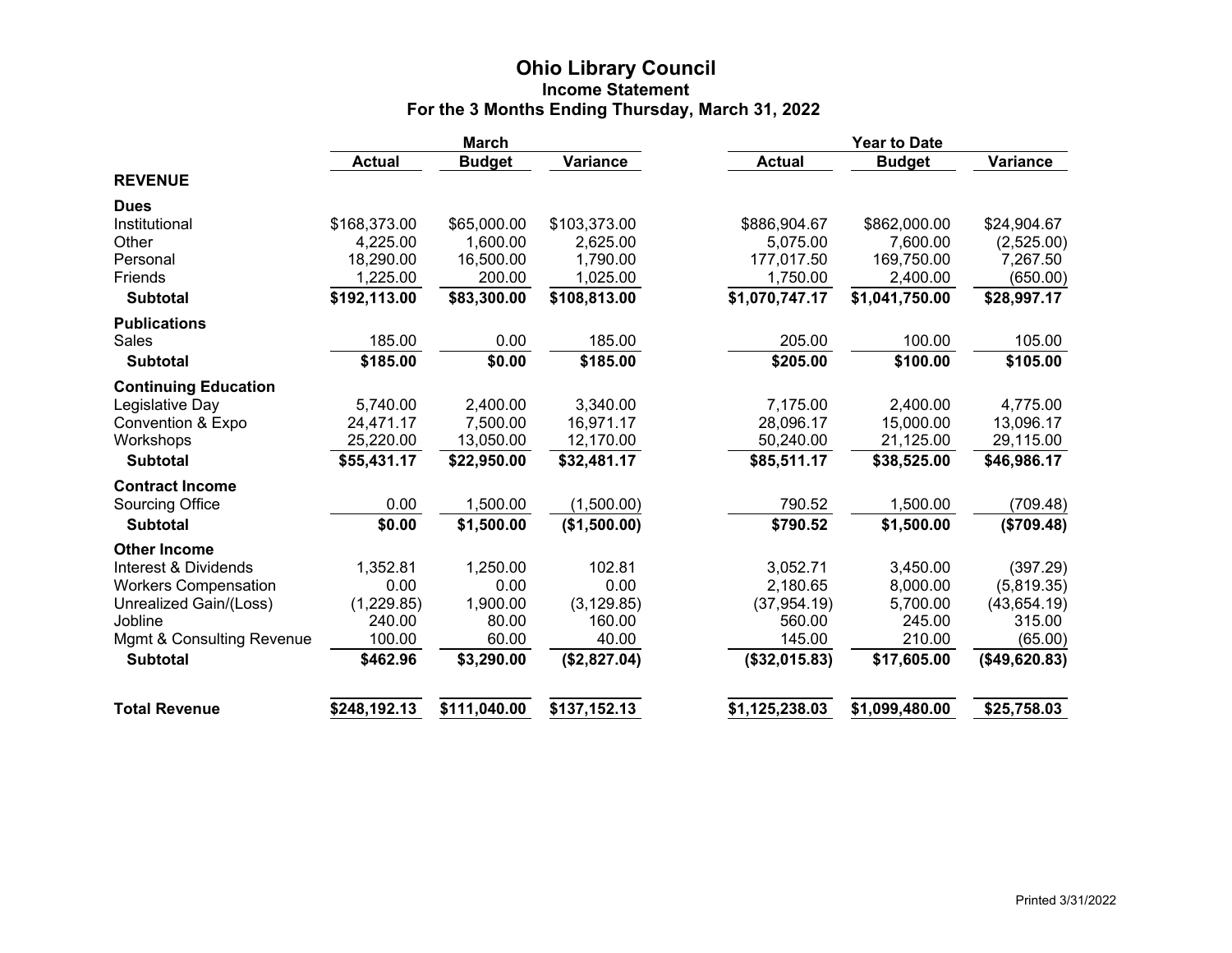#### **Ohio Library Council Income Statement For the 3 Months Ending Thursday, March 31, 2022**

|                                      | <b>March</b>  |               |              | <b>Year to Date</b> |               |               |  |
|--------------------------------------|---------------|---------------|--------------|---------------------|---------------|---------------|--|
|                                      | <b>Actual</b> | <b>Budget</b> | Variance     | <b>Actual</b>       | <b>Budget</b> | Variance      |  |
| <b>EXPENSES</b>                      |               |               |              |                     |               |               |  |
| <b>Salary &amp; Benefits</b>         |               |               |              |                     |               |               |  |
| <b>Staff Salaries</b>                | \$58,481.19   | \$55,515.00   | \$2,966.19   | \$160,142.59        | \$163,515.00  | (\$3,372.41)  |  |
| <b>Accrued Vacation</b>              | 13,136.30     | 0.00          | 13,136.30    | 15,965.26           | 0.00          | 15,965.26     |  |
| <b>Retirement Contribution</b>       | 3,457.81      | 3,315.00      | 142.81       | 7,766.26            | 9,945.00      | (2, 178.74)   |  |
| Health Insurance                     | 6,580.45      | 4,550.00      | 2,030.45     | 13,176.69           | 13,650.00     | (473.31)      |  |
| <b>Workers' Compensation</b>         | 0.00          | 85.00         | (85.00)      | 52.15               | 265.00        | (212.85)      |  |
| Payroll Taxes                        | 5,697.37      | 4,312.00      | 1,385.37     | 11,931.28           | 12,936.00     | (1,004.72)    |  |
| LTD & Life Insurance                 | 347.96        | 348.00        | (0.04)       | 1,043.88            | 1,044.00      | (0.12)        |  |
| <b>Subtotal</b>                      | \$87,701.08   | \$68,125.00   | \$19,576.08  | \$210,078.11        | \$201,355.00  | \$8,723.11    |  |
| <b>Consultants &amp; Contractors</b> |               |               |              |                     |               |               |  |
| Speaker Honoraria                    | 0.00          | 0.00          | 0.00         | 0.00                | 500.00        | (500.00)      |  |
| <b>Legal Services</b>                | 1,683.50      | 10,000.00     | (8,316.50)   | 1,683.50            | 10,000.00     | (8,316.50)    |  |
| <b>Expo Contractors</b>              | 0.00          | 0.00          | 0.00         | 3,000.00            | 3,000.00      | 0.00          |  |
| Consult / Contractors                | 1,560.04      | 2,138.00      | (577.96)     | 4,502.35            | 9,414.00      | (4,911.65)    |  |
| <b>Subtotal</b>                      | \$3,243.54    | \$12,138.00   | (\$8,894.46) | \$9,185.85          | \$22,914.00   | (\$13,728.15) |  |
| <b>Supplies &amp; Resources</b>      |               |               |              |                     |               |               |  |
| <b>Supplies</b>                      | 540.60        | 1,111.00      | (570.40)     | 1,510.52            | 1,858.00      | (347.48)      |  |
| Subscriptions / Res Mat              | 501.65        | 5,490.00      | (4,988.35)   | 1,488.21            | 5,660.00      | (4, 171.79)   |  |
| Computer Sftwr / Supplies            | 879.11        | 1,400.00      | (520.89)     | 4,094.39            | 4,200.00      | (105.61)      |  |
| <b>Subtotal</b>                      | \$1,921.36    | \$8,001.00    | (\$6,079.64) | \$7,093.12          | \$11,718.00   | (\$4,624.88)  |  |
| <b>Communications</b>                |               |               |              |                     |               |               |  |
| Telephone - Local                    | 172.15        | 272.00        | (99.85)      | 519.20              | 817.00        | (297.80)      |  |
| Postage                              | 613.45        | 875.00        | (261.55)     | 1,245.92            | 1,545.00      | (299.08)      |  |
| Courier / Special                    | 0.00          | 50.00         | (50.00)      | 0.00                | 50.00         | (50.00)       |  |
| Internet                             | 772.48        | 777.00        | (4.52)       | 2,314.21            | 2,332.00      | (17.79)       |  |
| <b>Subtotal</b>                      | \$1,558.08    | \$1,974.00    | (\$415.92)   | \$4,079.33          | \$4,744.00    | (\$664.67)    |  |
| <b>Printing &amp; Typesetting</b>    |               |               |              |                     |               |               |  |
| Printing                             | 0.00          | 389.00        | (389.00)     | 303.11              | 2,034.00      | (1,730.89)    |  |
| Copying                              | 203.92        | 140.00        | 63.92        | 272.87              | 670.00        | (397.13)      |  |
| <b>Subtotal</b>                      | \$203.92      | \$529.00      | (\$325.08)   | \$575.98            | \$2,704.00    | (\$2,128.02)  |  |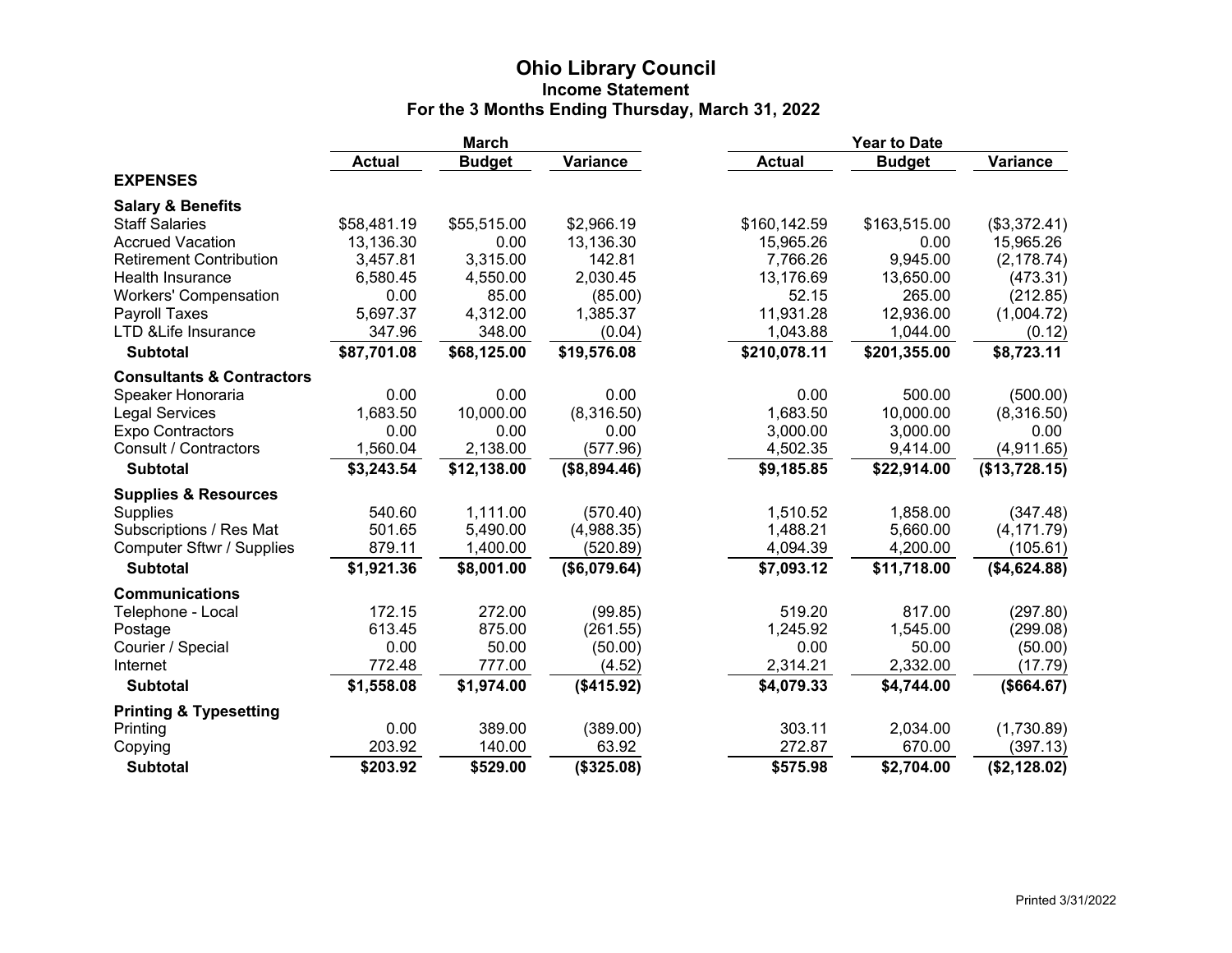#### **Ohio Library Council Income Statement For the 3 Months Ending Thursday, March 31, 2022**

|                                  | <b>March</b>  |               |              | <b>Year to Date</b> |               |               |  |
|----------------------------------|---------------|---------------|--------------|---------------------|---------------|---------------|--|
|                                  | <b>Actual</b> | <b>Budget</b> | Variance     | <b>Actual</b>       | <b>Budget</b> | Variance      |  |
| <b>Maintenance &amp; Equip</b>   |               |               |              |                     |               |               |  |
| <b>Equipment Rental</b>          | \$1,131.17    | \$871.00      | \$260.17     | \$3,074.64          | \$2,626.00    | \$448.64      |  |
| <b>Equipment Maintenance</b>     | 723.33        | 191.00        | 532.33       | 1,015.99            | 581.00        | 434.99        |  |
| Software Support                 | 1,578.57      | 1,470.00      | 108.57       | 5,331.71            | 4,410.00      | 921.71        |  |
| <b>Subtotal</b>                  | \$3,433.07    | \$2,532.00    | \$901.07     | \$9,422.34          | \$7,617.00    | \$1,805.34    |  |
| <b>Space Rental</b>              |               |               |              |                     |               |               |  |
| Office Space                     | 13,367.38     | 9,575.00      | 3,792.38     | 32,208.97           | 28,725.00     | 3,483.97      |  |
| Convention / Expo                | 0.00          | 5,000.00      | (5,000.00)   | 0.00                | 5,000.00      | (5,000.00)    |  |
| <b>Subtotal</b>                  | \$13,367.38   | \$14,575.00   | (\$1,207.62) | \$32,208.97         | \$33,725.00   | (\$1,516.03)  |  |
| <b>Travel</b>                    |               |               |              |                     |               |               |  |
| Board                            | 0.00          | 1,500.00      | (1,500.00)   | 1,500.00            | 2,500.00      | (1,000.00)    |  |
| <b>Staff Travel</b>              | 505.65        | 862.00        | (356.35)     | 783.58              | 2,586.00      | (1,802.42)    |  |
| Committees                       | 256.46        | 0.00          | 256.46       | 256.46              | 0.00          | 256.46        |  |
| <b>Subtotal</b>                  | \$762.11      | \$2,362.00    | (\$1,599.89) | \$2,540.04          | \$5,086.00    | (\$2,545.96)  |  |
| <b>Management Expenses</b>       |               |               |              |                     |               |               |  |
| <b>Bank Services</b>             | 1,889.77      | 1,084.00      | 805.77       | 4,527.98            | 3,250.00      | 1,277.98      |  |
| Depreciation                     | 2,159.94      | 1,899.00      | 260.94       | 6,472.27            | 5,697.00      | 775.27        |  |
| <b>Employee Hiring</b>           | 45.00         | 62.00         | (17.00)      | 80.00               | 186.00        | (106.00)      |  |
| Insurance                        | 628.75        | 625.00        | 3.75         | 1,886.25            | 1,875.00      | 11.25         |  |
| <b>Organizational Mbrshps</b>    | 175.00        | 400.00        | (225.00)     | 925.00              | 1,200.00      | (275.00)      |  |
| <b>Staff Devel &amp; Mbrshps</b> | 475.00        | 400.00        | 75.00        | 1,450.00            | 2,305.00      | (855.00)      |  |
| Catering & Other Meals           | 695.27        | 500.00        | 195.27       | 1,011.16            | 700.00        | 311.16        |  |
| <b>Subtotal</b>                  | \$6,068.73    | \$4,970.00    | \$1,098.73   | \$16,352.66         | \$15,213.00   | \$1,139.66    |  |
| <b>Total Expenses</b>            | \$118,259.27  | \$115,206.00  | \$3,053.27   | \$291,536.40        | \$305,076.00  | (\$13,539.60) |  |
| <b>Net Change in Assets</b>      | \$129,932.86  | (\$4,166.00)  | \$134,098.86 | \$833,701.63        | \$794,404.00  | \$39,297.63   |  |